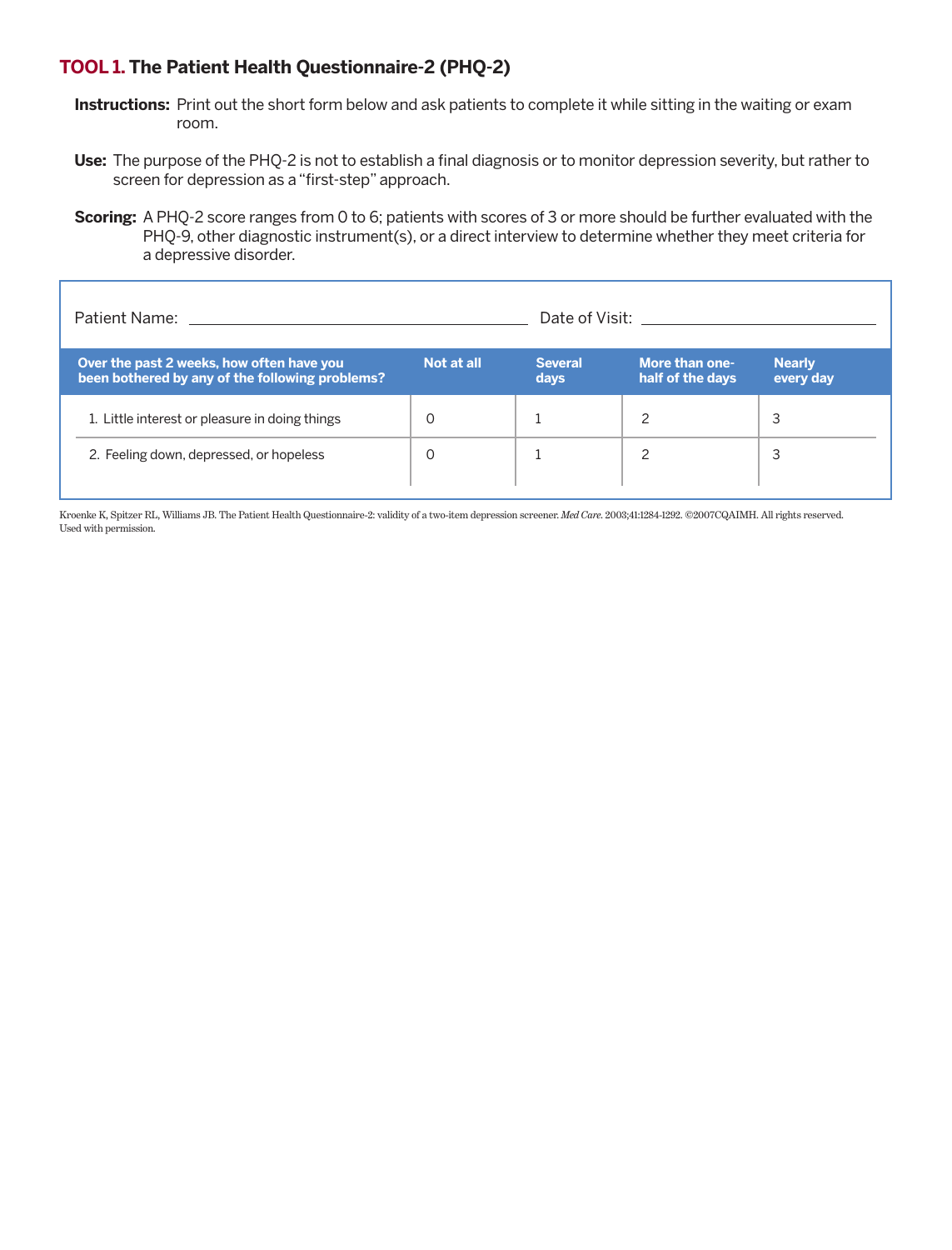## **TOOL 2. The Patient Health Questionnaire-9 (PHQ-9) Instructions**

**Instructions:** To further evaluate patients with PHQ-2 scores of 3 or more, administer or have them complete the questionnaire on the next page.

#### **USE OF THE PHQ-9 TO MAKE A TENTATIVE DEPRESSION DIAGNOSIS**

The clinician should rule out physical causes of depression, normal bereavement, and a history of a manic/hypomanic episode.

**Step 1:** Questions 1 and 2 Need one or both of the first two questions endorsed as a "2" or "3"

**Step 2: Ouestions 1 through 9** 

Need a total of five or more boxes endorsed within the shaded area of the form to arrive at the total symptom count

**Step 3:** Question 10 This question must be endorsed as "Somewhat difficult," "Very difficult," or "Extremely difficult"

PHQ-9 scores of 5, 10, 15, and 20 represent mild, moderate, moderately severe, and severe depression, respectively.

#### **USE OF THE PHQ-9 FOR TREATMENT SELECTION AND MONITORING**

**Step 1:** A depression diagnosis that warrants initiating or changing treatment requires that at least one of the first two questions was endorsed as positive ("more than one-half of the days" or "nearly every day") in the past 2 weeks. In addition, the tenth question about difficulty at work or home or getting along with others should be answered at least "somewhat difficult."

**Step 2:** Add the total points for each of the columns 2-4 separately. Add the totals for each of the three columns; this is the total score or the severity score.

| <b>PHQ-9 SCORE</b> | <b>PROVISIONAL DIAGNOSIS</b>        | <b>TREATMENT RECOMMENDATION</b><br>(Patient preference should be considered)    |
|--------------------|-------------------------------------|---------------------------------------------------------------------------------|
| $O - 4$            | None – minimal                      | None                                                                            |
| $5-9$              | Minimal symptoms <sup>a</sup>       | Support, educate to call if worse, return in 1 month                            |
| $10-14$            | • Minor depression <sup>b</sup>     | Support, watchful waiting                                                       |
|                    | • Dysthmia <sup>a</sup>             | Antidepressant or psychotherapy                                                 |
|                    | • Major depression, mild            | Antidepressant or psychotherapy                                                 |
| 15-19              | Major depression, moderately severe | Antidepressant or psychotherapy                                                 |
| > 20               | Major depression, severe            | Antidepressant AND psychotherapy (especially if not improved<br>on monotherapy) |

**Step 3:** Review the severity score using the following table

a If symptoms are present for at least 2 years, then chronic depression is probable, which warrants antidepressants or psychotherapy b If symptoms are present for at least 1 month or patient is experiencing severe functional impairment, consider active treatment

Kroenke K, Spitzer RL, Williams JB. The PHQ-9: validity of a brief depression severity measure. *J Gen Intern Med*. 2001;16:606-613. ©2007CQAIMH. All rights reserved. Used with permission.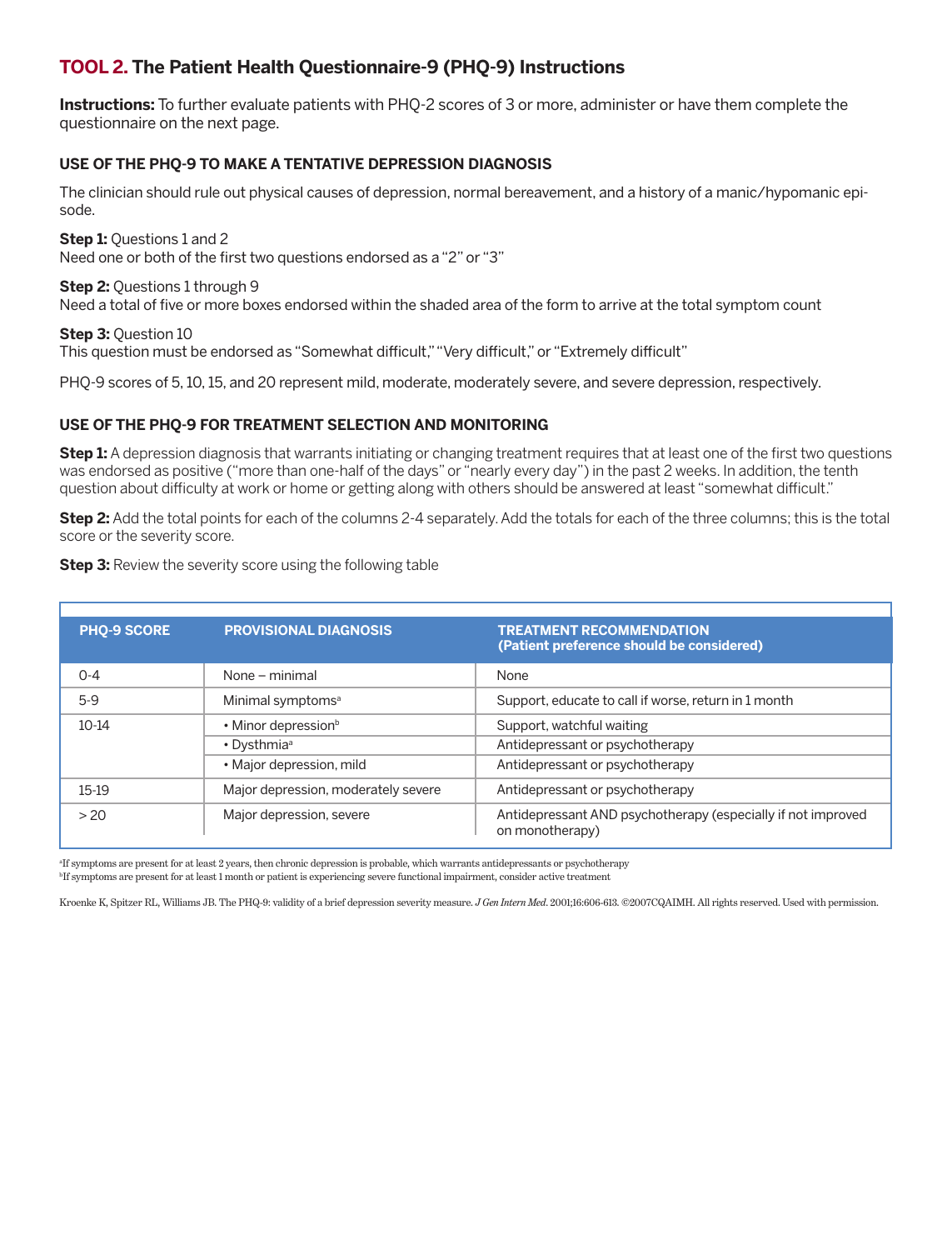# **TOOL 2. The Patient Health Questionnaire-9 (PHQ-9)**

| Over the past 2 weeks, how often have you<br>been bothered by any of the following problems?                                                                                       | Not at all | <b>Several</b><br>days | <b>More than one-</b><br>half of the days | <b>Nearly</b><br>every day |
|------------------------------------------------------------------------------------------------------------------------------------------------------------------------------------|------------|------------------------|-------------------------------------------|----------------------------|
| 1. Little interest or pleasure in doing things                                                                                                                                     | $\Omega$   | $\mathbf{1}$           | 2                                         | 3                          |
| 2. Feeling down, depressed, or hopeless                                                                                                                                            | $\Omega$   | $\mathbf{1}$           | 2                                         | 3                          |
| 3. Trouble falling asleep, staying asleep, or sleeping<br>too much                                                                                                                 | $\Omega$   | 1                      | 2                                         | 3                          |
| 4. Feeling tired or having little energy                                                                                                                                           | $\Omega$   | $\mathbf{1}$           | 2                                         | 3                          |
| 5. Poor appetite or overeating                                                                                                                                                     | 0          | $\mathbf{1}$           | 2                                         | 3                          |
| 6. Feeling bad about yourself-or that you're a<br>failure or have let yourself or your family down                                                                                 | $\Omega$   | 1                      | $\overline{c}$                            | 3                          |
| 7. Trouble concentrating on things, such as reading<br>the newspaper or watching television                                                                                        | 0          | 1                      | 2                                         | 3                          |
| 8. Moving or speaking so slowly that other people<br>could have noticed; or the opposite-being so<br>fidgety or restless that you have been moving<br>around a lot more than usual | $\Omega$   | 1                      | 2                                         | 3                          |
| 9. Thoughts that you would be better off dead or of<br>hurting yourself in some way                                                                                                | $\Omega$   | 1                      | 2                                         | 3                          |

Kroenke K, Spitzer RL, Williams JB. The PHQ-9: validity of a brief depression severity measure. *J Gen Intern Med*. 2001;16:606-613. ©CQAIMH. All rights reserved. Used with permisison.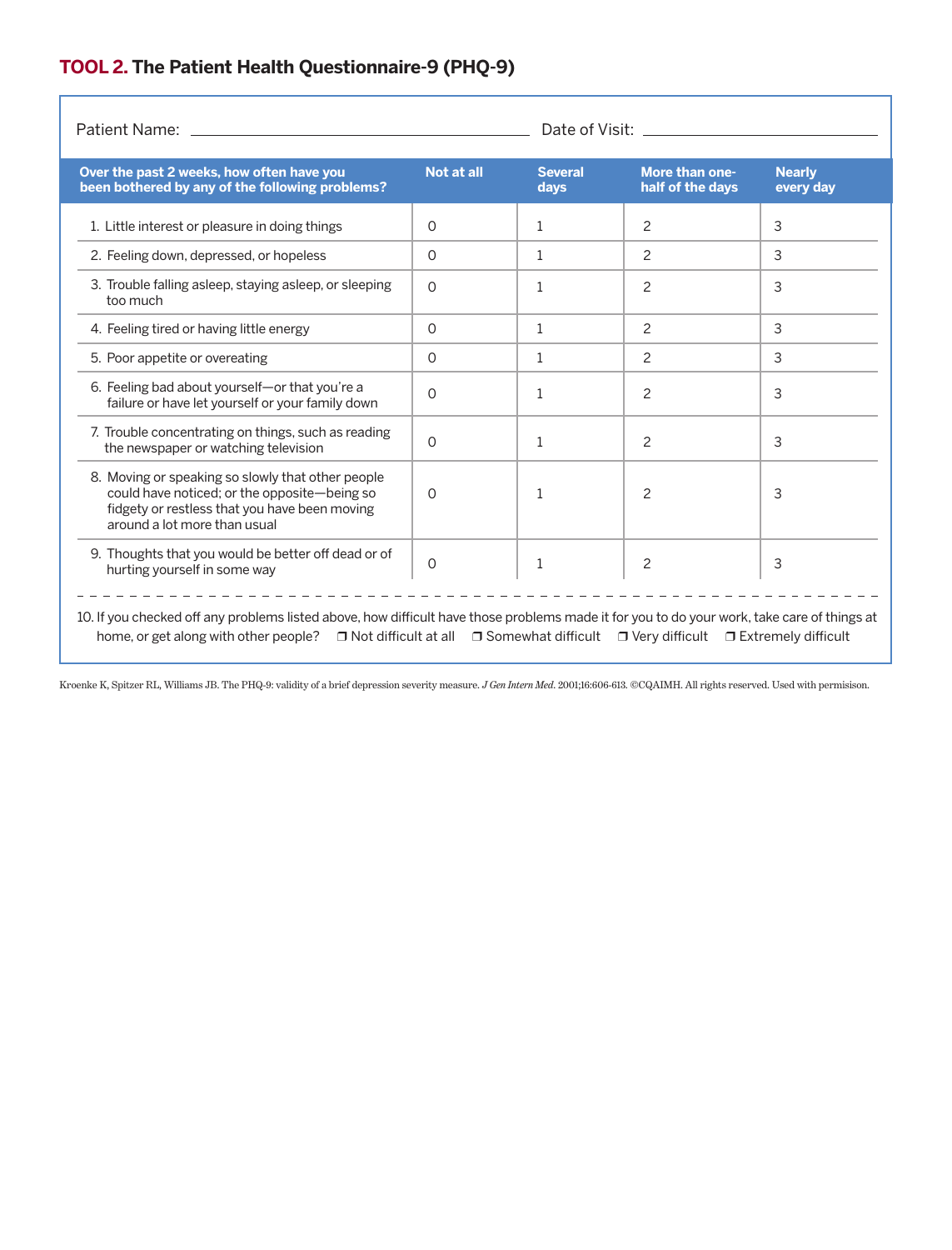# **TOOL 3. Patient Visit Checklist**

| Screened for depression? □ Yes □ No                                                                                                                                                                                                                                |                                                                                                                           |
|--------------------------------------------------------------------------------------------------------------------------------------------------------------------------------------------------------------------------------------------------------------------|---------------------------------------------------------------------------------------------------------------------------|
| Prescribed antidepressant therapy? $\Box$ Yes $\Box$ No                                                                                                                                                                                                            |                                                                                                                           |
| Prescribed psychotherapy? □ Yes □ No                                                                                                                                                                                                                               |                                                                                                                           |
| Assessed for medication adherence? □ Yes □ No                                                                                                                                                                                                                      |                                                                                                                           |
| Assessed barriers to medication adherence? $\Box$ Yes $\Box$ No<br>Does the patient have any trouble remembering medication? $\Box$ Yes $\Box$ No<br>Is the patient experiencing any adverse effects? $\Box$ Yes $\Box$ No<br>Other barriers? $\Box$ Yes $\Box$ No | If yes was selected for any of the above, record patient's reported issues: _________________________________             |
| Document specific recommendations to improve adherence/alleviate adverse                                                                                                                                                                                           |                                                                                                                           |
| Followed up with patient? $\Box$ Yes $\Box$ No                                                                                                                                                                                                                     |                                                                                                                           |
| Assessed for suicide risk? $\Box$ Yes $\Box$ No                                                                                                                                                                                                                    |                                                                                                                           |
| If present, is suicide risk a new symptom? $\Box$ Yes                                                                                                                                                                                                              | ⊟ No<br>If suicide risk is a preexisting symptom, are there any changes in status? $\Box$ Better $\Box$ Worse $\Box$ Same |
| Were self-management goals set? $\Box$ Yes $\Box$ No                                                                                                                                                                                                               |                                                                                                                           |
|                                                                                                                                                                                                                                                                    | Document specific recommendations that can help patient meet these goals: __________________________                      |
|                                                                                                                                                                                                                                                                    |                                                                                                                           |